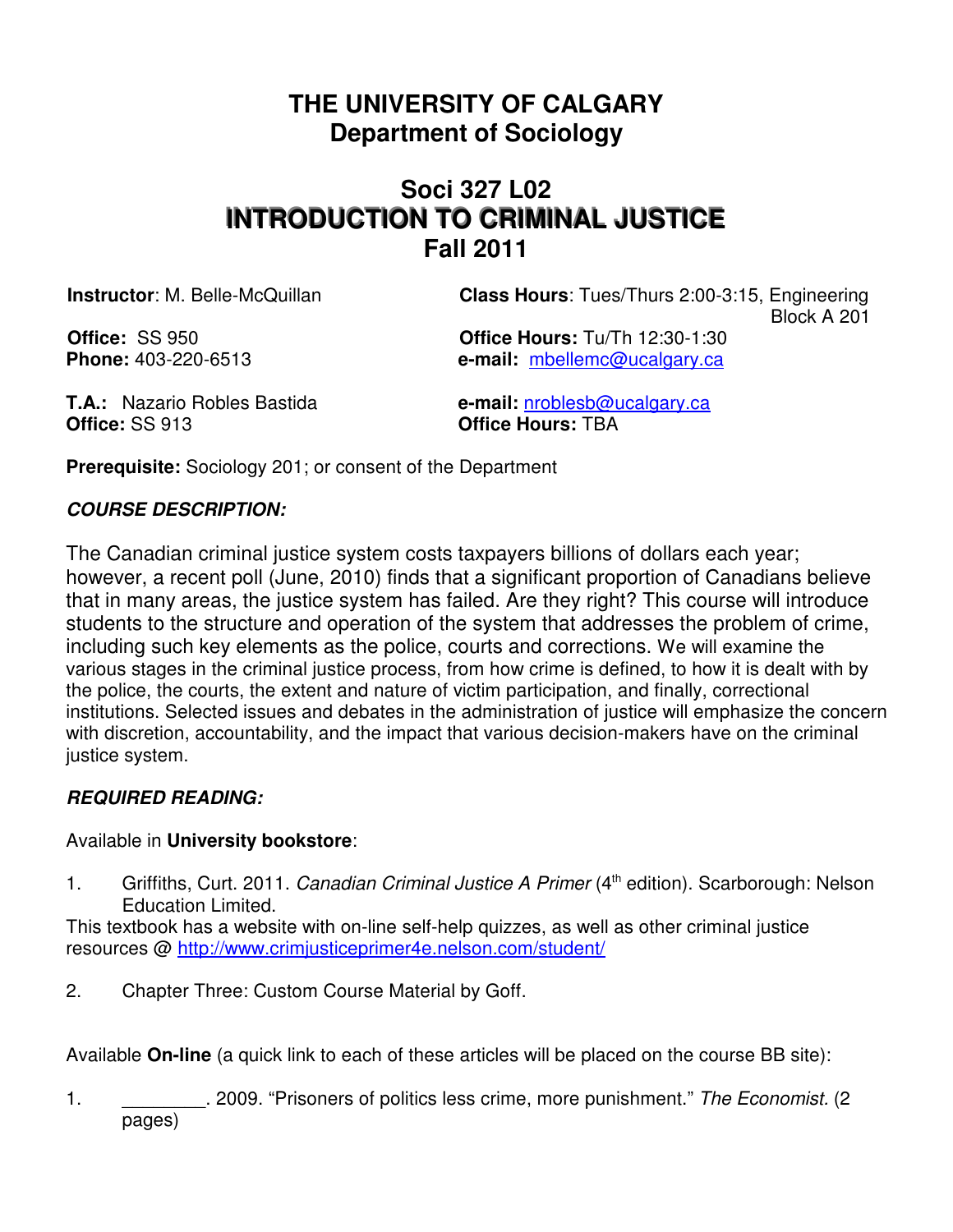- 2. de Rugy, Veronique. July, 2011. "Prison math What are the costs and benefits of leading the world in locking up human beings?" Reason Online. (3 pages)
- 3. Jones, Marcia and Cynthia Kirkby. June, 2011. "Sentencing in Canada: Recent developments." Pgs. 26-27 in 41<sup>st</sup> Parliament Current and emerging issues. Ottawa, Canada: The Library of Parliament.

## **COURSE REQUIREMENTS:**

|                                    |  |  | First test  Oct. 6  30%  |  |
|------------------------------------|--|--|--------------------------|--|
|                                    |  |  | Second Test  Nov. 1  30% |  |
|                                    |  |  |                          |  |
| (Registrar controlled exam period) |  |  |                          |  |

## **Please read carefully**

There will be three, non-cumulative examinations and each will cover all course material. Students are therefore responsible for all components of the course (including lectures, guest speaker presentations, class exercises, assigned readings, videos, etc.). If, for whatever reason, you are unable to attend class, please consult with your colleagues in order to "catch up" on the material you have missed. There will be no provision for make-up exams or other work for the purpose of improving grades. Be sure that you note the date of the mid-term and the final exam (during the December exam period, Dec. 12-21) **before** you make any travel plans. Please read the administrative notices which follow for information regarding a missed exam and other issues of importance.

#### **Electronic Devices in the classroom:**

Personal electronic devices can be very effective tools for taking notes in class. Unfortunately some students use them for non-academic purposes [e.g. checking email or Facebook, texting, watching videos, playing games, etc.] This is very distracting to the professor and other students around them. Accordingly, using electronic devices for purposes other than taking notes will be considered disruptive behaviour. Without prior written approval, students are not permitted to record (audio or visual) any portion of the lecture. Students caught violating this policy will be asked to cease doing so and may be prohibited from using any electronic device in future classes. Repeated abuses may result in further discipline under the University's Non-Academic Misconduct **Policy** 

[http://www.ucalgary.ca/registrar/files/registrar/Non-Academic%20Misconduct%20Policy%20- %20approved%20by%20GFC%202010-02-04.pdf - section 4.9]

#### **Administrative Information:**

**Emergency evacuations:** In the case of fire or other emergency evacuation of this classroom, please proceed to the primary assembly point at the ICT Food Court.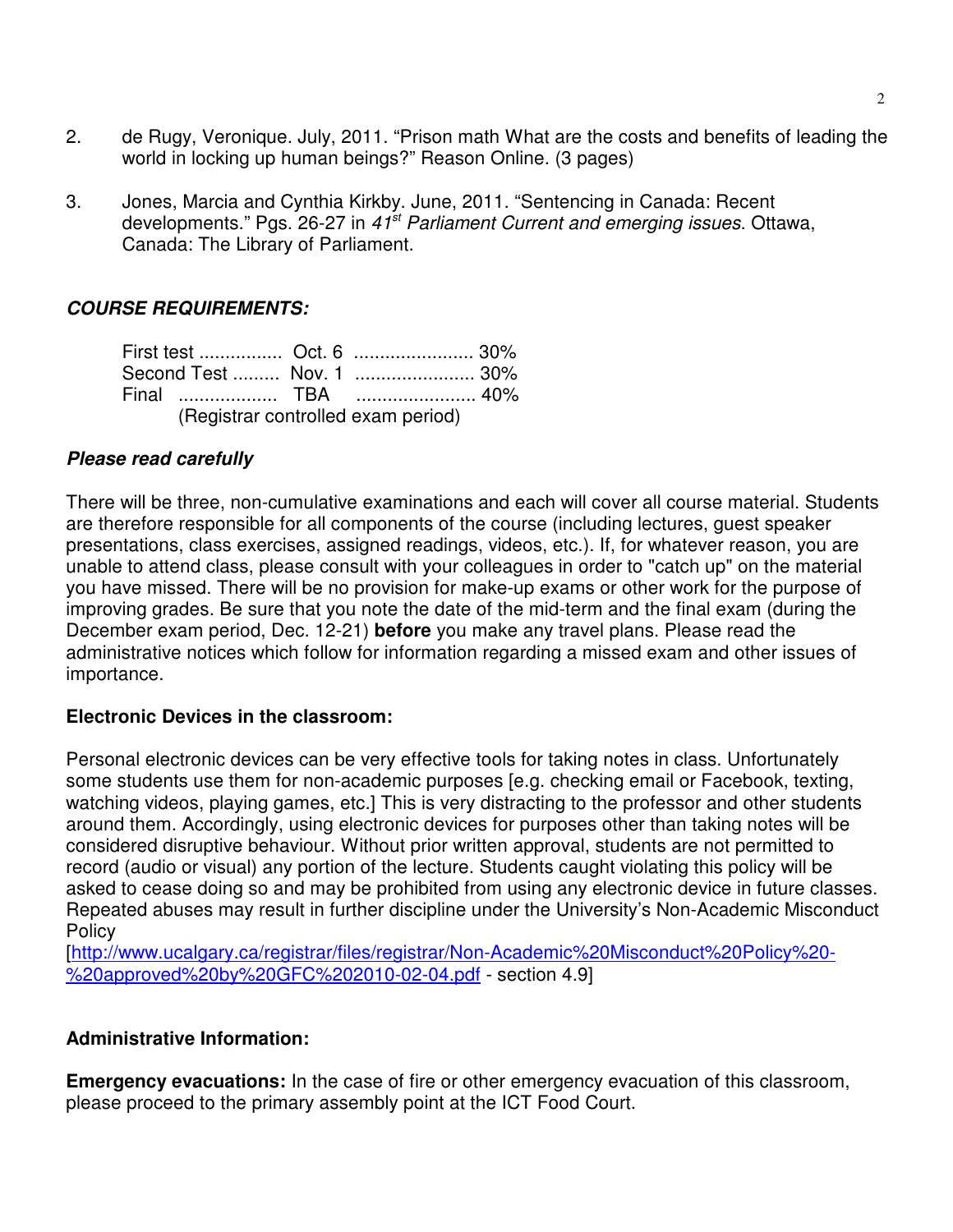#### **Deferrals**:

If at all possible you must provide advance notice to the instructor if you are unable to take a test or pass in an assignment or essay on time. All requests for deferral of a course component due to health reasons must be accompanied by written documentation as outlined in the University Calendar and should be obtained while the student has the physical or emotional problem rather than after recovery. Deferrals will be allowed in the following circumstances: illness, domestic affliction or religious conviction. Travel arrangements and misreading of the syllabus are not valid reasons for requesting a deferral. Deferrals will not be granted if it is determined that just cause is not shown by the student.

If you have missed a test for a legitimate reason, the instructor can require you to write a "make up" test as close in time to the original test as possible or can choose to transfer the percentage weight to another course component. If the instructor schedules a "make up" test for you, its date and location will be at the convenience of the Department of Sociology (e.g. Fall term 2011, Tuesday evenings from 5:00-7:00 pm.)

#### Deferred Final Exam Form:

Please note that requests to defer a Registrar-scheduled final exam are dealt with through the Registrar's Office. Further information about deadlines, and where paperwork should be taken, is available on the form, which can be found at: http://ucalgary.ca/registrar/files/registrar/APP%20FOR%20DF%20EXAM\_0.pdf

#### Deferred Term Work Form:

Deferral of term work past the end of a term also requires a form to be filled out. It's available at http://www.ucalgary.ca/registrar/files/registrar/defTW.pdf

Once an extension date has been agreed between instructor and student, the form should be taken to the Faculty of Arts Program Information Centre (SS 110) for approval by an Associate Dean (Students).

**Ethics Research**: Students are advised that any research with human subjects--including any interviewing (even with friends and family), opinion polling, or unobtrusive observation--must have the approval of the Departmental Ethics Committee. In completing course requirements, students must not undertake any human subjects research without discussing their plans with the instructor, to determine if ethics approval is required.

**Academic Misconduct**: Plagiarism, cheating and other academic misconduct are regarded as serious academic offences. Students are advised to consult the University Calendar, which presents a Statement of Intellectual Honesty and definitions and penalties associated with cheating, plagiarism, and other academic misconduct. http://www.ucalgary.ca/pubs/calendar/current/k.html

**The Freedom of Information and Protection of Privacy (FOIP)** legislation disallows the practice of having students retrieve assignments from a public place, e.g., outside an instructor's office or the Department main office. Written assignments must be returned to students individually, during class, or during the instructor's office hours; if a student is unable to pick up her/his assignment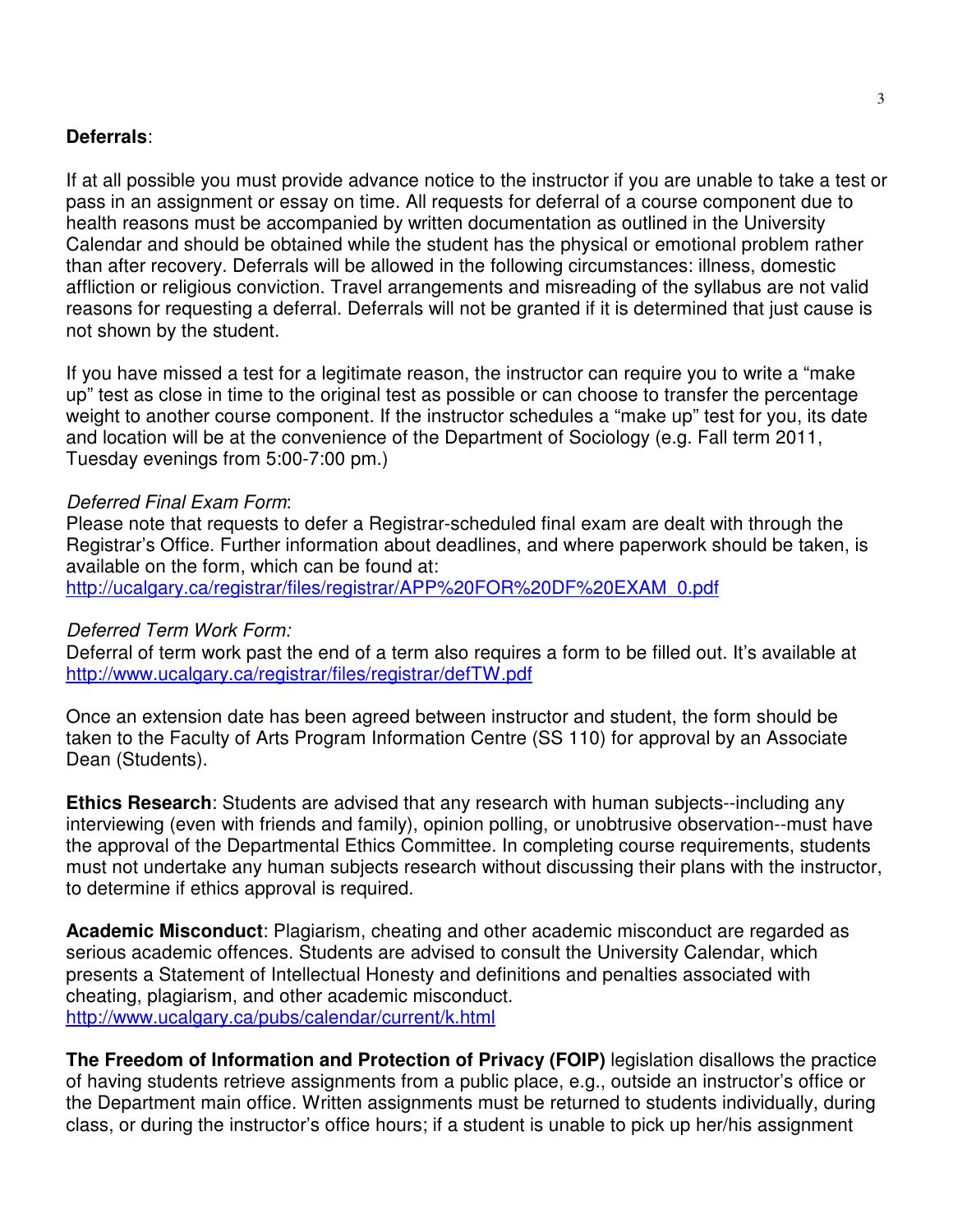s/he may provide the instructor with a stamped, self-addressed envelope to be used for the return of the assignment.

**Safewalk:** The University of Calgary provides a "safe walk" service to any location on Campus, including the LRT, parking lots, bus zones, and campus housing. For Campus Security/Safewalk call 220-5333. Campus Security can also be contacted from any of the "Help" phones located around Campus.

#### **Office of the Student Ombuds:**

http://www.su.ucalgary.ca/services/student-services/student-rights.html

**Academic Accommodation:** Students with a disability, who require academic accommodation, need to register with the Disability Resource Centre (MC 295, telephone 220-8237). Academic accommodation letters need to be provided to course instructors no later than fourteen (14) days after the first day of class. **It is a student's responsibility to register with the Disability Resource Centre and to request academic accommodation, if required.**

#### **Letter Grade Assignment**:

A letter-grade will be assigned to each student at the end of the semester and submitted to the registrar. Your letter-grade will be assigned according to the following scale:

| $A + 95 - 100$ | $B + 80 - 84$ | $C+67-69$            | $D+ 54-58$ |
|----------------|---------------|----------------------|------------|
| A 90-94        | B 75-79       | $\overline{C}$ 63-66 | D 50-53    |
| A-85-89        | B- 70-74      | $C - 59-62$          | 49 or less |

**Note**: The grades for a course component may be scaled to maintain equity among sections and to conform to departmental norms.

## **Handing in Papers Outside of Class, Return of Final Papers, and Release of Final Grades:**

- 1. When students are unable to submit papers at class, they should make arrangements to hand in their papers directly to the instructor or teaching assistant rather than at the Sociology Department main office.
- 2. Final papers will not be returned through the Sociology Department main office. The Freedom of Information and Protection of Privacy (FOIP) legislation disallows the practice of having students retrieve assignments from a public place, (i.e., outside an instructor's office, the department office, etc.). Students who want their final papers returned by mail must attach a stamped, self-addressed envelope with the paper. Otherwise final papers will only be available for pick-up during the instructor's office hours at the end of this term or the beginning of the next term.
- 3. Final grades are not posted by the Sociology department. They are only available online.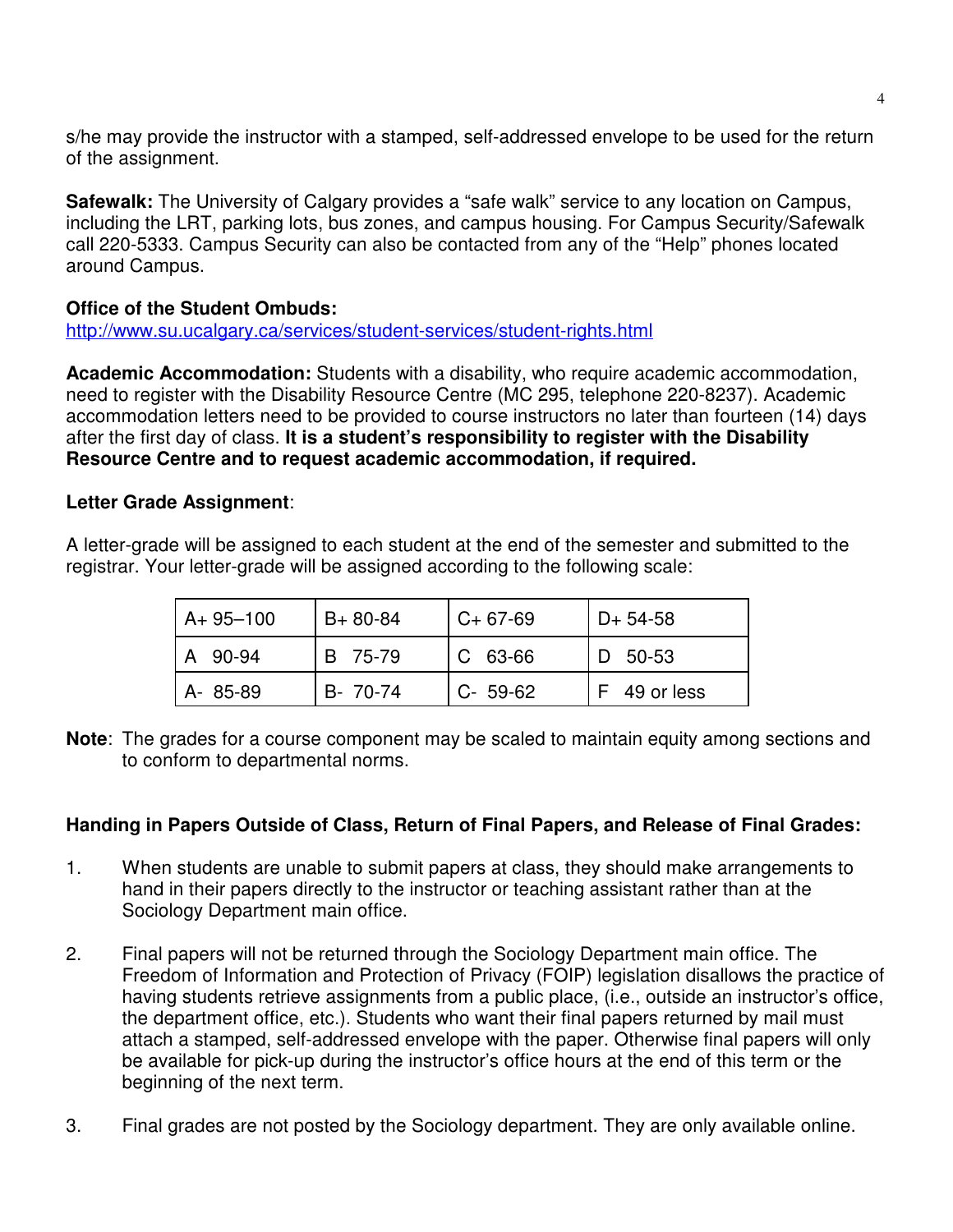# **Syllabus and Readings**

# **Note: specific page assignments from each chapter can be found in the Detailed Reading file on the course BB site**

| <b>Date</b> | <b>Topic</b>                                                       | <b>Readings</b>                                         |  |
|-------------|--------------------------------------------------------------------|---------------------------------------------------------|--|
| Sept. 13-15 | <b>Introduction to the Criminal</b><br><b>Justice System (CJS)</b> | Chap. 1<br>segment from Chap. 7<br>on-line readings     |  |
| Sept. 20-22 | <b>Criminal Law &amp; Criminal Justice</b>                         | Chap. 2<br>segment from Chap. 7                         |  |
| Sept. 27-29 | <b>Control Philosophy &amp; Criminal</b><br><b>Justice Policy</b>  | <b>Chapter Three: Custom Course</b><br>Material by Goff |  |
| Oct. 4      | <b>Crime Rates &amp; Trends</b>                                    | segment from Chap. 2                                    |  |
| Oct. 6      | <b>First test</b><br><b>Location TBA</b>                           |                                                         |  |
| Oct. 11-13  | <b>Policing: organization</b>                                      | Chap. 3 & 5                                             |  |
| Oct. 18-20  | <b>Policing: issues of concern</b>                                 | Chap. 4<br>segment from Chap. 3                         |  |
| Oct. 25-27  | Courts: structure, use of juries                                   | Chap. 6 & 7                                             |  |
| Nov. 1      | <b>Second test</b><br><b>Location TBA</b>                          |                                                         |  |
| Nov. 3-8    | <b>Courts: Sentencing</b>                                          | Chap. 8                                                 |  |